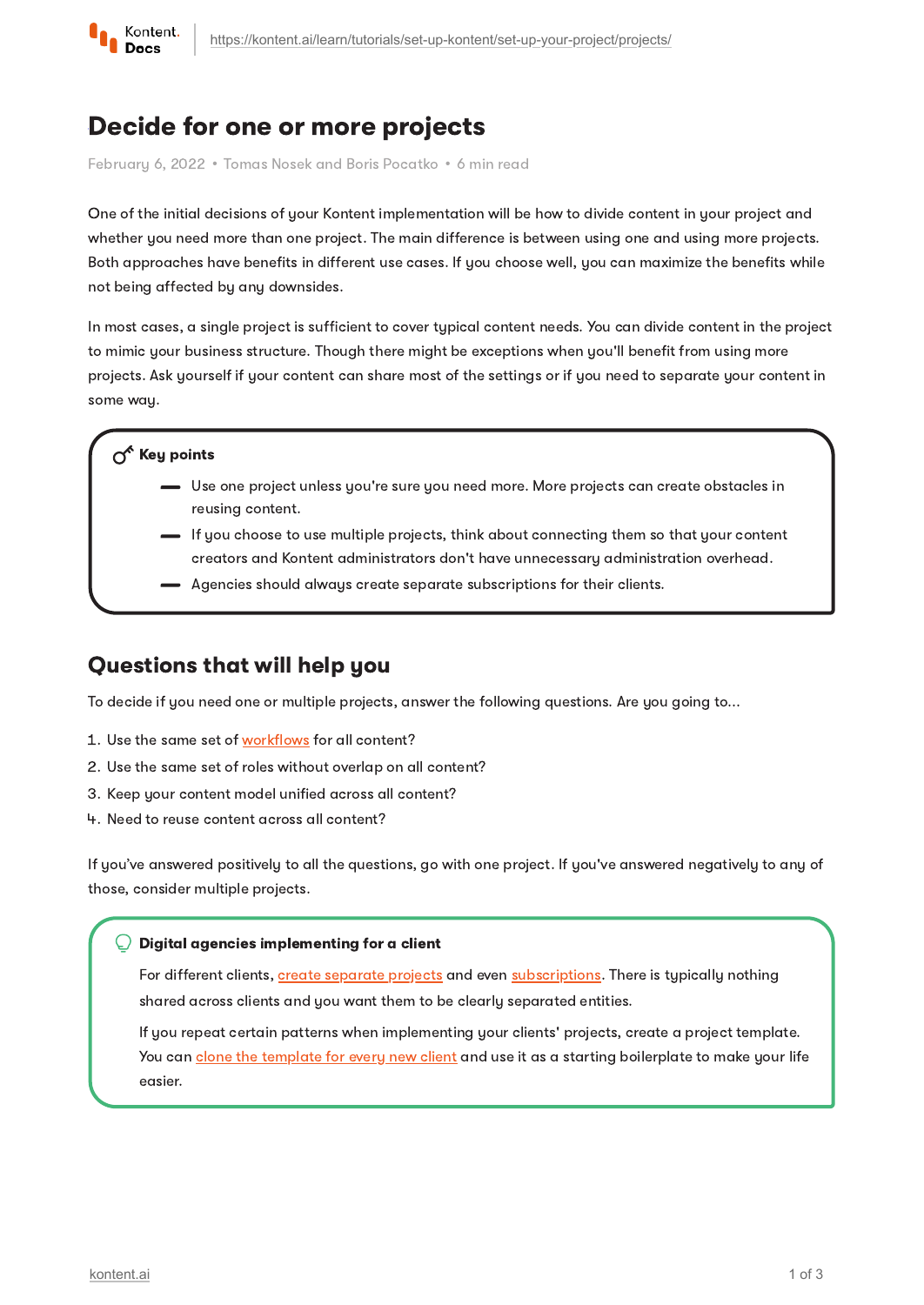

## What's shared within one project

But what are the main settings that are shared within a project? Here are the settings that you can only have once in each project:

- Content model and related functionality
- Workflows
- Roles
- **API** keys and webhooks

## Using Web Spotlight

One of the main decisions is also whether you're going to use Web Spotlight. Web Spotlight is especially suitable for projects focused on websites. To make website management easier, Web Spotlight displays a page tree, which will become the **[centerpiece](https://kontent.ai/learn/tutorials/write-and-collaborate/create-content/manage-your-website/) of work for your web admins and editors.** 

#### Where can I find more about Web Spotlight?

Web Spotlight is described in detail in this [section.](https://kontent.ai/learn/tutorials/set-up-kontent/set-up-your-project/web-spotlight/)

However, Web Spotlight is primarily intended to work with exactly one page-tree hierarchy only. It isn't a problem when you'll run a website and, for example, a mobile app.

If you intend to run multiple websites in Kontent, the default choice is to use a separate project for each website. Though, if you'd like to share the content model or content itself among websites, there is an option to run more websites in one Web [Spotlight.](https://kontent.ai/learn/tutorials/manage-kontent/web-spotlight/web-spotlight-for-more-websites/)

As there isn't one universally correct option and the right option will vary based on your requirements, decide based on your evaluation. Consult with our **[Professional](https://kontent.ai/professional-services) Services** team if unsure.

## Multiple development environments

A typical scenario that can change your decision is that you want your developers to implement and test separately from your live application. No one wants to have a website down when the devs are working. Yet, you can achieve the best results if developers work with real data. For this scenario, you don't need to create multiple projects.

Kontent allows each project to create more [environments](https://kontent.ai/learn/tutorials/manage-kontent/projects/manage-environments/) for such purposes. Instead of copying projects for your developers, you create an environment with a snapshot of the current data. Your developers can then improve your project and applications feeling safe. When the devs are finished with the improvements, they'll merge them into the live app.

## Keep separate content in one project

Your projects can grow big sooner than you expect. To scale your content production, prepare collections to group your content how you see fit. Even with lots of content, you'll find [what](https://kontent.ai/learn/tutorials/write-and-collaborate/get-right-people-on-right-content/find-your-content/) you need.